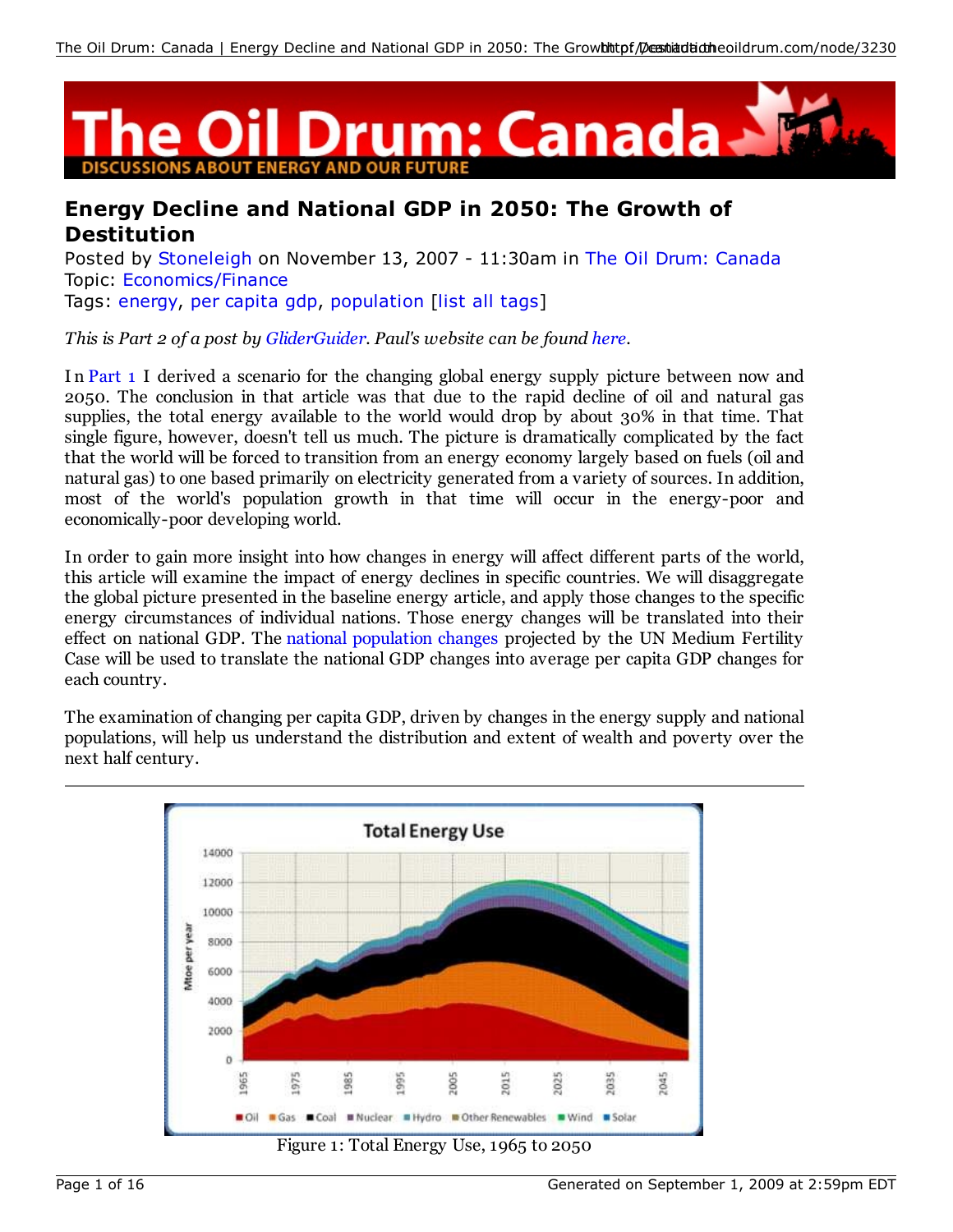## **Methodology**

### **National Energy Budgets**

The analysis in this article is supported by the global model of energy trends referenced above, that defines an individual supply curve for each energy source - oil, gas, coal, hydro, nuclear, solar and wind power.

In order to apply this to individual countries or regions, I started with the national energy consumption figures for 2006 found in the BP statistical Review of World Energy 2007. To establish each country's consumption in 2050 I multiplied their current use of each energy source by its production increase or decline factor derived from the model.

In the case of renewable energy, which is not included in the BP data, I used an ad hoc approach to add some amount of renewable energy to each country's budget. To do this, I took the basic energy budget determined in the first step and increased it by 5%, 10%, 15% or 20%. The assignment of a particular percentage to a given nation was to some extent arbitrary. It was based on their current energy wealth and their current activity in the field of renewable energy. As a result, countries like Denmark and Germany were given 20%, countries like Canada and Australia were assigned 15%, countries like Indonesia, Poland and Portugal gained 10%, and nations and regions like Pakistan, Bangladesh and most of Africa were given 5%,

I recognize that these approaches for both classical and renewable energy ignore probable differences in supply evolution in individual countries - some countries may develop hydro power at a faster rate than the model suggests while others lag behind, for example, and some nations may develop a "Manhattan Project" approach to wind or solar. Given the great degree of uncertainty inherent in this projection, though, I felt that such an approach was good enough to give the reader a feel for the nature and magnitude of the changes we may see over the next forty or fifty years.

## **National GDP**

The standard economist's position on the influence of energy on the economy has been based on a theory developed by Robert Solow in 1956. In Solow's analysis economic growth was driven by two factors, capital and labour, both of which were quantified financially. 70% of the money flow in the world goes to labour as salaries, 30% goes to capital as rent, dividends etc. Solow used the Cobb-Douglas equations to map the growth function of an economy as labour and capital increased. He got nice curves, but unfortunately they under-predict observed economic growth by two thirds.

As reported in David Strahan's excellent book, "The Last Oil Shock" (pp. 116-123), two physicists, Reiner Kummel and Robert Ayres, independently observed the global economic slowdown following the oil shocks of the 70s and 80s and wondered if the role of energy in the economy was being under-valued. Their analysis convinced them that the price of oil (which was used by Solow in his analysis) underestimated the productive contribution of oil by a factor of ten. In other words, to truly reflect the contribution of oil to the economy, it should be priced about ten times higher. They developed their own economic model that started from Solow's work but incorporated their findings about oil's productive contribution, and found that their predictions matched observed economic growth perfectly.

The models by Kummel and Ayres predict that for every 1% increase in energy inputs you get about a 0.7% increase in GDP on average. The immediate implication is that a reduction of 1% in energy will cause a corresponding 0.7% drop in GDP. So if the world's oil supply were to decline by 30% the global GDP would lose 23% of its value.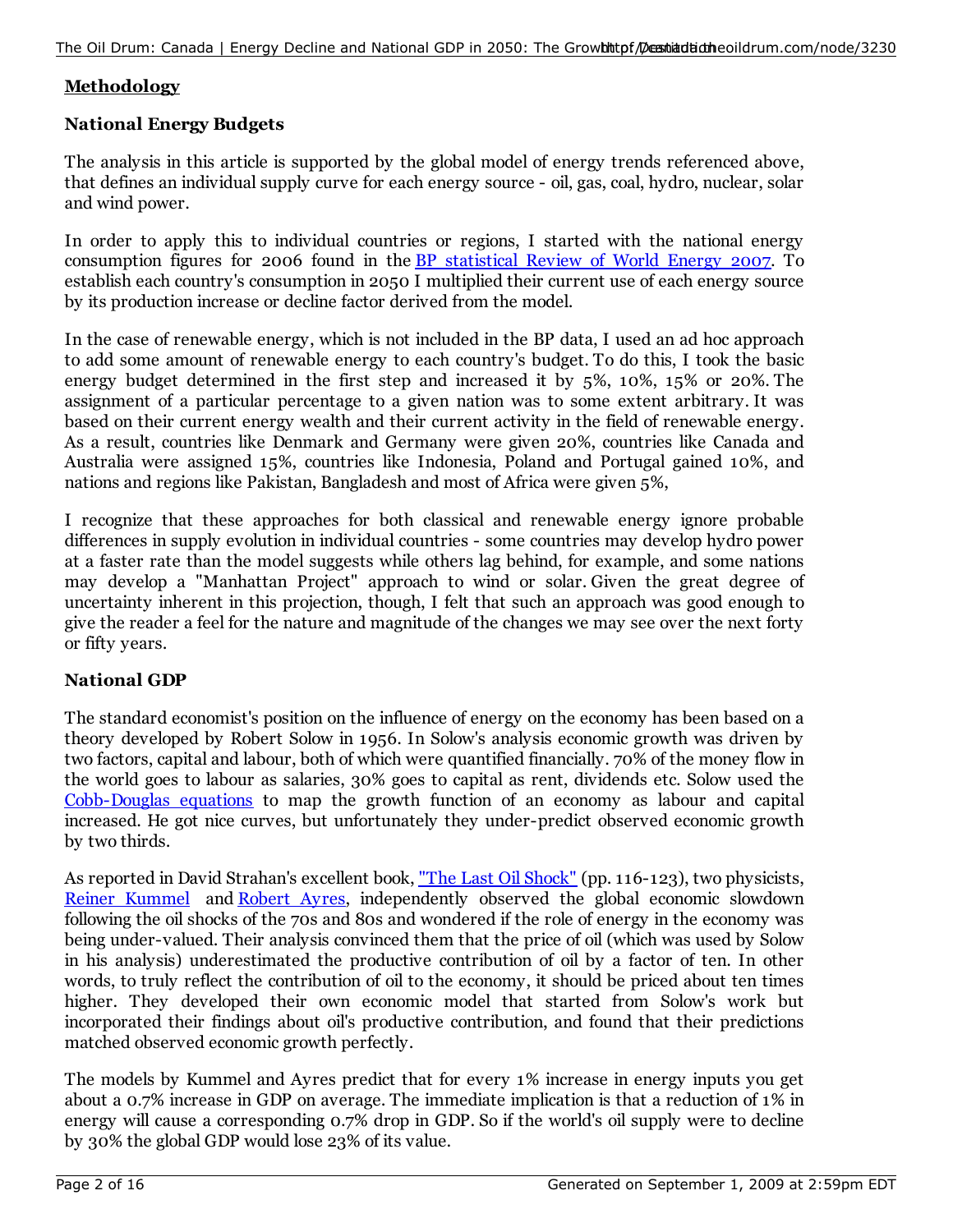The Oil Drum: Canada | Energy Decline and National GDP in 2050: The Growhttpf Destiantiatheoildrum.com/node/3230

Once the national energy budgets were established by the method described in the previous section, I calculated their impact on GDP using the above ratio:a 1% energy change gives a 0.7% change in GDP.

As with the energy budget calculations, there are significant caveats. The ratio observed by Kummel and Ayres is by no means axiomatic. Many factors peculiar to a given country will act on its GDP, driving its performance away from the projections of a simplistic one-number model. On the other hand, the same observation that was made above also applies here: given the inherent uncertainties, this approach should suffice to give the reader a feel for the shape and size of the coming changes.

The other caution applies to oil exporting nations. The future energy budgets and GDP for countries like Saudi Arabia, Canada, Russia etc. are not well addressed by this generalized model. Those nations have more options than do importing nations, since they can choose to retain their oil and gas as described in the Export Land Model (PDF warning). Such actions may reduce the decline in their GDP over the period being considered, though obviously at the expense of importing nations. It is also possible that the deliberate witholding of oil from the world market could trigger military action by desperate and militarily capable importers. Such resource wars would have unpredictable (though necessarily negative) consequences for the energy status and GDP of the otherwise well-endowed target oil producers.

### **National Population and Per Capita GDP**

National population figures for 2006 were obtained from the CIA World Factbook. The figures for 2050 were obtained from a private re-publishing of the projected medium-fertility data from the United Nations Population Fund report of 2001. National GDP figures were also obtained from the CIA World Factbook. To ensure uniform comparisons they are Purchasing Power Parity (PPP) figures from 2006. Per capita GDP is derived by dividing the actual (2006) or projected (2050) national GDP by the actual or projected national populations.

#### **National Results**

The full data set for the model is also available in an Excel spreadsheet here.

The data on national population, energy and GDP in 2006 and 2050 that resulted from the research and calculations described in the above section is available in an HTML table here.

#### **Winners and Losers**

The research disclosed some of the profound economic and demographic changes that will affect the nations of the world over the next four or five decades. To start getting a sense of these changes, let's first take a look at the top 10 and bottom 10 nations in terms of per capita GDP, in 2006 and 2050. All GDP figures are in 2006 dollars.

#### **The 10 Richest Nations**

Table 1: Top 10 in 2006

| $\ $ Country                                   | $\left\  \text{Population (millions)} \right\  \text{Per Capita GDP} \right\ $ |            |
|------------------------------------------------|--------------------------------------------------------------------------------|------------|
| $\parallel$ Norway                             | 5                                                                              | \$46,435   |
| $\left\Vert$ Republic of Ireland $\right\Vert$ |                                                                                | \$44,073   |
| USA                                            | 301                                                                            | \$43,607   |
| Denmark                                        |                                                                                | $\$36,636$ |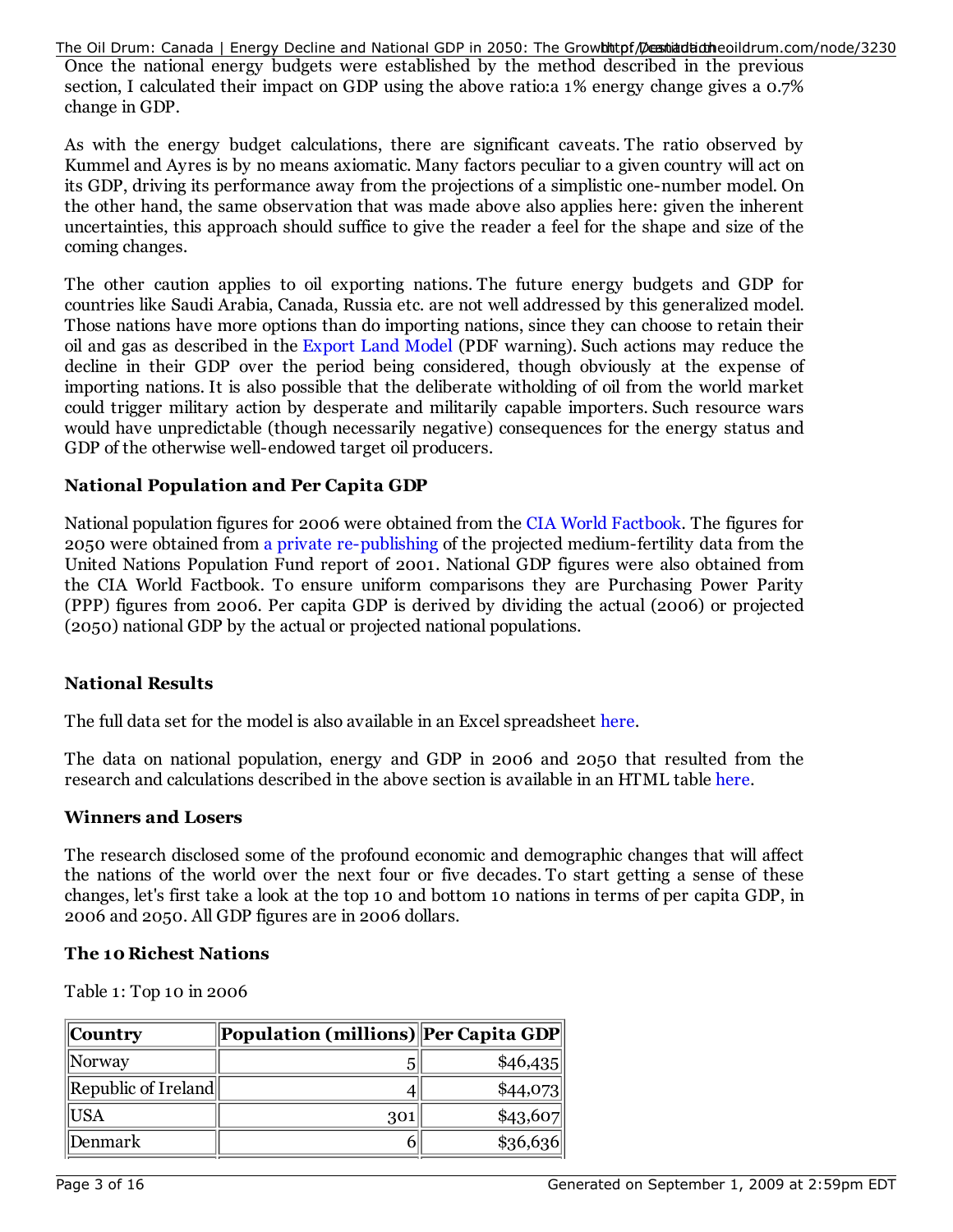The Oil Drum: Canada | Energy Decline and National GDP in 2050: The Growhthtpf Dessitadiotheoildrum.com/node/3230

| Canada           | $33$            | $\$35,269$ |
|------------------|-----------------|------------|
| Austria          | 8               | $\$34,610$ |
| Finland          | 5               | \$33,923   |
| Switzerland      | 8               | $\$33,618$ |
| Japan            | 127             | $\$33,069$ |
| Australia        | 20 <sub>l</sub> | $\$33,069$ |
| Total Population | 518             |            |
| Average GDP      |                 | \$39,627   |

Table 2: Projected Top 10 in 2050

| Country          | Population (millions) Per Capita GDP |          |
|------------------|--------------------------------------|----------|
| Norway           | 5                                    | \$48,580 |
| Switzerland      | 7                                    | \$31,634 |
| Japan            | 105                                  | \$29,692 |
| Austria          |                                      | \$29,283 |
| Finland          | 5                                    | \$28,886 |
| Denmark          | 5                                    | \$28,320 |
| Germany          | 73                                   | \$26,826 |
| <b>USA</b>       | 349                                  | \$26,720 |
| Taiwan           | 19                                   | \$25,997 |
| France           | 60                                   | \$25,625 |
| Total Population | 635                                  |          |
| Average GDP      |                                      | \$27,372 |

The interesting thing about the winners is that the size of the group has barely changed, and while their GDP has declined, it has not gone down by much. The average per capita GDP has dropped by about 30%, mostly driven by the decline in the United States. While this drop will be noticeable, given the high level of income that exists today it will not be beyond peoples' means to accommodate.

## **The 10 Poorest Nations**

Table 3: Bottom 10 in 2006

| Country      | Population (millions)  Per Capita GDP |         |
|--------------|---------------------------------------|---------|
| Other Africa | 720                                   | \$1,889 |
| Uzbekistan   | 28                                    | \$2,005 |
| Bangladesh   | 150                                   | \$2,239 |
| Pakistan     | 165                                   | \$2,656 |
| India        | 1130                                  | 33,678  |
| Indonesia    | 235                                   | \$4,040 |
| Egypt        | 80                                    | \$4,164 |
| Ecuador      | 14                                    | \$4,458 |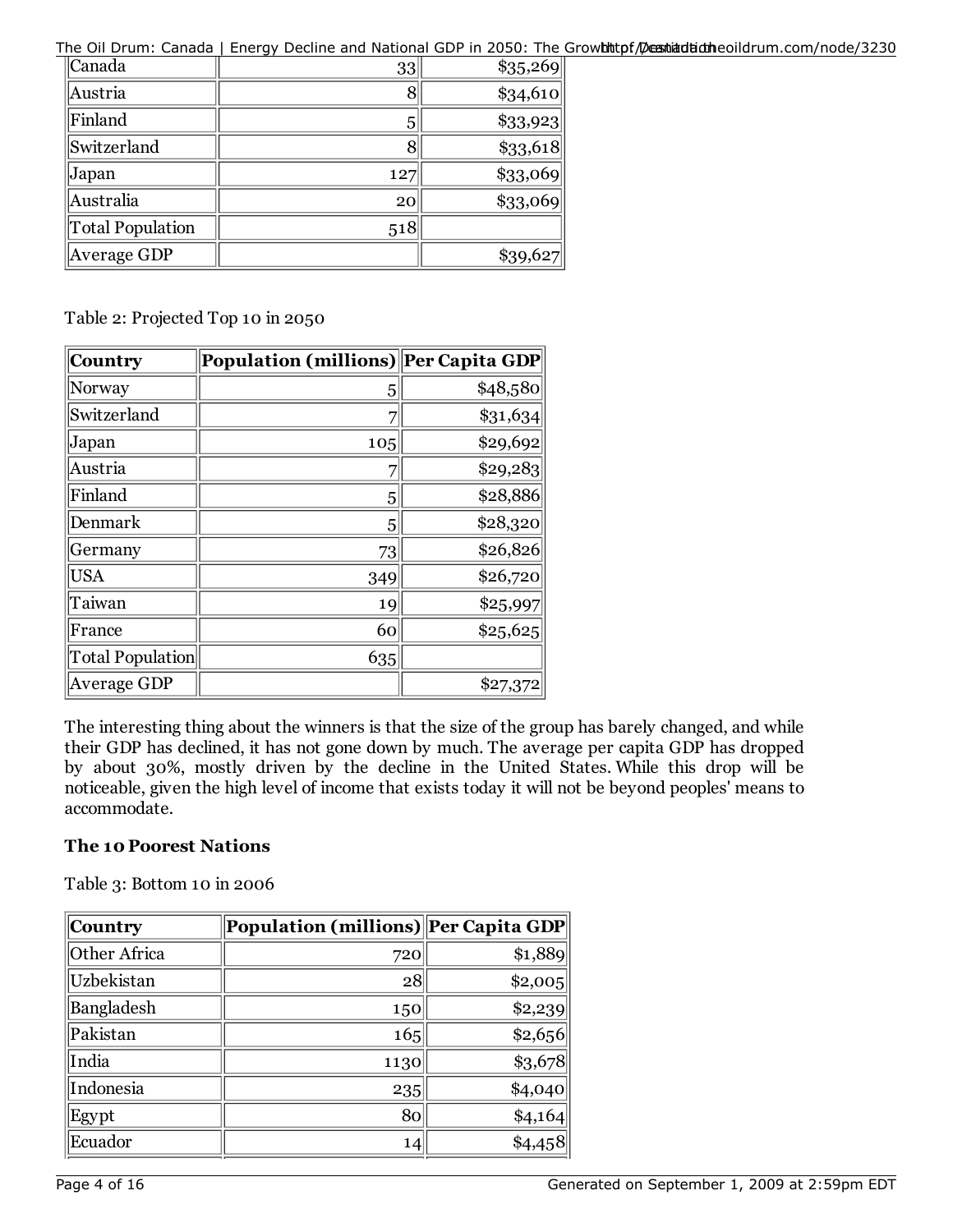The Oil Drum: Canada | Energy Decline and National GDP in 2050: The Growhttpf/Deestiatudineoildrum.com/node/3230

| $\ $ Philippines  |       | \$4,940   |
|-------------------|-------|-----------|
| Other C&S America | 601   | $\$5,185$ |
| Total Population  | 2,673 |           |
| Average GDP       |       | 3,162     |

Table 4: Projected Bottom 10 in 2050

| Country                 | Population (millions) Per Capita GDP |         |
|-------------------------|--------------------------------------|---------|
| Other Africa            | 1,436                                | \$582   |
| Uzbekistan              | 41                                   | \$718   |
| Pakistan                | 345                                  | \$787   |
| Bangladesh              | 212                                  | \$794   |
| Other Middle East       | 229                                  | \$1,247 |
| Egypt                   | 115                                  | \$1,487 |
| Ecuador                 | 21                                   | \$1,736 |
| Other C&S America       | 108                                  | \$1,768 |
| Indonesia               | 312                                  | \$1,896 |
| Algeria                 | 58                                   | \$2,077 |
| <b>Total Population</b> | 2,877                                |         |
| Average GDP             |                                      | \$939   |

It's a very different story for those nations on the bottom of the ladder. While the population of the bottom 10 countries hasn't changed much, their per capita GDP has dropped a whopping 70%. The average income has fallen from \$8.50 per day now to \$2.50 per day (in today's dollars) in 2050. Also notice the inclusion of Africa's 1.4 billion people in this group. As their average income is so low, probably a full billion people in this group will be trying to live on less than a dollar a day.

The primary reason for this precipitous drop is that the developing world gets much more of its energy from oil and gas. When those sources start to decline, they have little hydro or coal, and no nuclear power to replace them with. In addition, due to their lack of industrial infrastructure they will find it difficult to install enough renewable energy capacity to offset the decline to any significant degree.

On a national level, two factors seem to determine how well or poorly a country will fare. These factors are its population change (falling is good, rising is bad) and how much coal vs. oil and gas they currently use. Those countries that use a high proportion of coal relative to oil and gas will find their GDP somewhat more stable as time goes by. Countries that use more oil and gas, but less coal, will be more severely affected. This explains the anomalous performance of China: their population is falling and they use a lot of coal. While their coal use is bad news for the global environment, China's GDP will be well protected, dropping only 13% by 2050.

## **Three Case Studies**

To clarify the picture we will now take a closer look at three nations that dominate the economic and energy news these days. We will examine the specifics of their energy use and how that use will evolve until 2050. By translating their energy use into an estimate of their future GDP and then factoring in the changes in their populations, we will derive an estimate of their per capita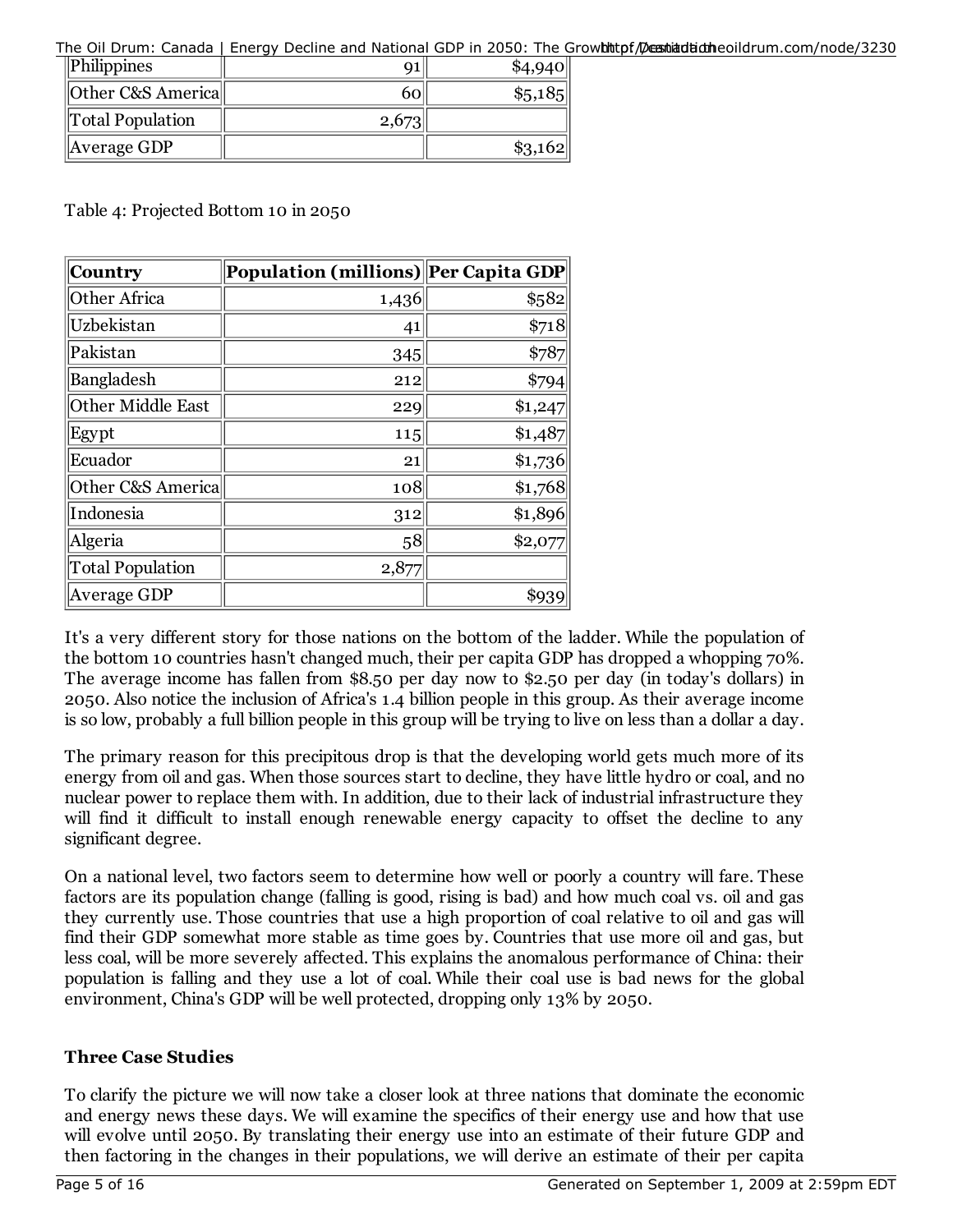#### GDP in 2050. The Oil Drum: Canada | Energy Decline and National GDP in 2050: The Growhttpf/Destiandtiatheoildrum.com/node/3230

## **United States: a Wounded Giant**

Table 5

| Year                 | <b>Energy (Mtoe)</b> |  | $\ $ Pop. |           | (x  GDP                                                              | $Capital$<br>$\  \textbf{Per}$ |  |     |                        |                   |
|----------------------|----------------------|--|-----------|-----------|----------------------------------------------------------------------|--------------------------------|--|-----|------------------------|-------------------|
|                      |                      |  |           |           | Oil   Gas   Coal   Hydro   Nuc.   Renew.   Total   10 <sup>6</sup> ) |                                |  |     | (\$Millions)           | $\ {\rm \bf GDP}$ |
| 2006  939  567   567 |                      |  |           | 66 188    |                                                                      | 0  2,326                       |  | 301 | $$13,130,000$ \$43,607 |                   |
| 2050  169  146   599 |                      |  |           | $90\ 183$ |                                                                      | $178$   1,365                  |  | 349 | \$9,333,733  \$26,720  |                   |

The energy picture of the USA is dominated by oil and natural gas, and the decline of those sources will determine the nation's future.

#### Oil

The mathematical calculation of American oil consumption in 2050 indicates a drop of 82%. This results from multiplying the current consumption by the expected global decline in supply, under the assumption that most nations will experience broadly similar reductions given the free market for oil that exists today. Is such an assumption warranted? Let us analyze the situation a bit further.

America currently consumes over 900 million tonnes of oil a year. Of that total, 300 million tonnes are produced domestically and over 600 million tonnes are imported. American domestic oil production has been in decline since 1970, at a constant rate of around 2% per year. If that rate holds for the future, the USA will be producing about 130 million tonnes per year in 2050. In order to meet the calculated figure of 169 million tonnes in 2050, America will have to import about 40 million tonnes of oil compared to 600 million today. I believe that this is a reasonable expectation because of the imminent effect of the "Net Oil Export Problem". Under that scenario it is possible for global oil exports to go to zero quite rapidly, and according to the linked paper by Jeffrey Brown is it possible that this may happen by 2040. Accordingly, projecting American imports of 40 million tonnes per year in 2050 may even be optimistic. It is possible, however, that such a level of imports could be secured by long term contracts or even military force.

#### Gas

Natural gas production in the USA has been relatively constant for the last 30 years, though this has required drilling ever more holes at an ever-rising cost to maintain the level of supply. Gas imports have risen to about 15% of overall consumption. These indicators point to a coming peak (in my opinion within the next decade), followed by a sharp decline for reasons outlined in my earlier article. The projected drop of 75% would be generated by a loss of imports and a decline in domestic production of 5% per year from 2020. This is in fact less than the average 6% decline rate I used in my earlier article.

## Coal, Hydro and Nuclear

These sources follow the global patterns determined in the earlier article. Coal use will be up marginally world-wide in 2050, nuclear power will be down marginally, and hydro use will see a general increase of about 40% over today's values. These changes seem reasonable given the current energy development patterns in the USA.

## Renewables

As I said above, I assigned an arbitrary percentage of renewable power to each country based on its industrial capacity and its current level of involvement with renewable energy. That meant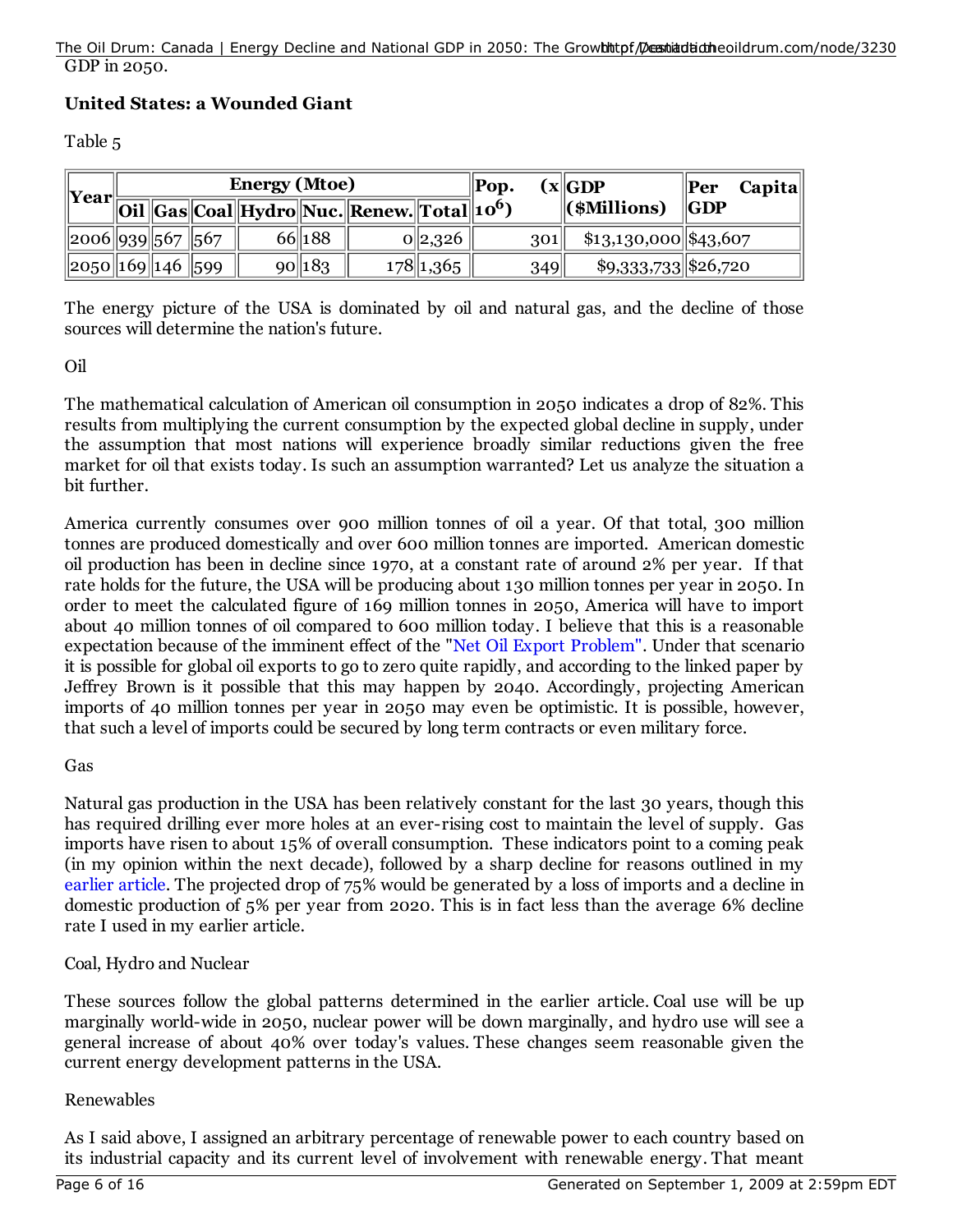that I allotted the USA an additional 15% of their total energy in 2050 to account for wind and solar development. The Oil Drum: Canada | Energy Decline and National GDP in 2050: The Growhthtpf Dessitadiotheoildrum.com/node/3230

The Changing Energy Mix

The energy mix of the USA stays quite diverse, though the growing role of coal is clear. Because of their original heavy reliance on oil and gas, the total US energy supply in 2050 declines to about 60% of its present level.



Figure 3: Projected USA Energy Mix in 2050

## GDP

Due to the 40% decline in total energy, the American GDP will decline by about 30%. This is determined by applying the 0.7 multiplier determined by Kummel and Ayres to the energy decline.

Population and per capita GDP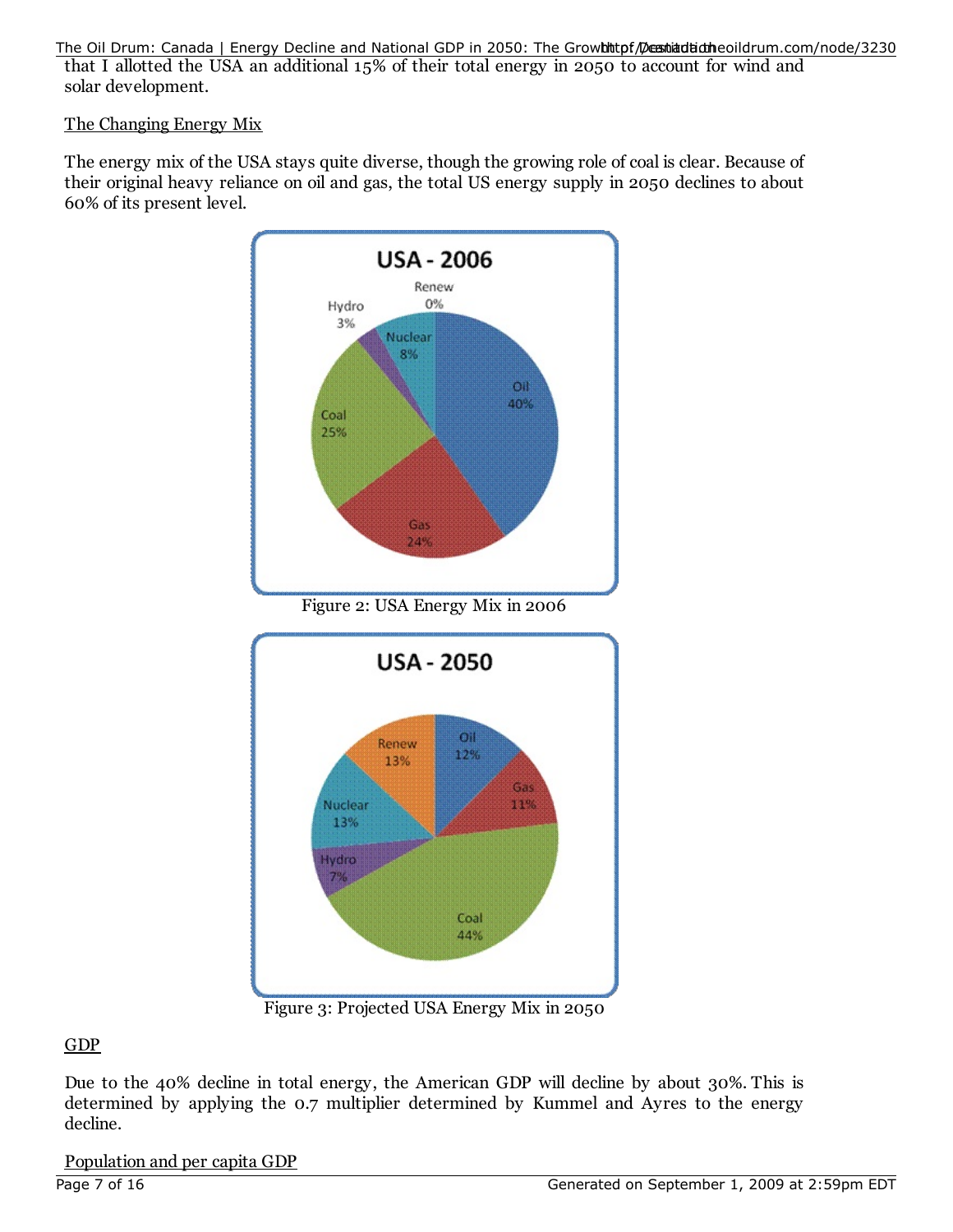#### The Oil Drum: Canada | Energy Decline and National GDP in 2050: The Growhttpf/Dessitaditionheoildrum.com/node/3230

According to the UN figures, the American population will have grown by about 16% in 2050. This, combined with the expected 30% drop in GDP, gives a decline of about 40% in per capita GDP in 2050. This would still leave the USA as the 8th wealthiest country in the world in per capita terms, with the second largest GDP (just behind our next case study, China).

## **China: a Coal-Fired Powerhouse**

Table 6

| $\ $ Year $\ $  | <b>Energy (Mtoe)</b> |  |               |     |    | $\ $ Pop.                                              | $\left( \mathbf{x} \middle  \mathbf{GDP} \right)$ | $\ $ <b>Per</b><br><b>Capita</b> |                       |         |
|-----------------|----------------------|--|---------------|-----|----|--------------------------------------------------------|---------------------------------------------------|----------------------------------|-----------------------|---------|
|                 |                      |  |               |     |    | Oil Gas Coal Hydro Nuc. Renew. Total 10 <sup>6</sup> ) |                                                   |                                  | $\ $ (\$Millions)     | $\ GDP$ |
| $\ 2006\ 350\ $ |                      |  | $50\ 1,191\ $ | 94  | 12 |                                                        | $0\parallel 1,698\parallel 1,322$                 |                                  | $$10,700,000$ \$8,094 |         |
| $\ 2050\ $      | 63                   |  | 13  1,257     | 129 | 12 |                                                        | $147$   1,621   1,478                             |                                  | $$10,362,682$ \$7,013 |         |

China's energy picture is dominated by coal.

## Oil

Unlike the USA, Chinese oil production is rising, though slowly (about 1.5% per year). However, their largest oil field, Daqing, has peaked. This makes it quite probable that overall Chinese oil production will go into decline in the next decade. In addition, China became a net importer of oil in 1993 and currently imports about half their requirements. If they, like the USA, lose access to most of their imports over the next 40 years, a decline in domestic production of only 3% per year would bring them to the projected level of oil consumption. As in the case of the USA is is entirely possible that China will try to secure oil supplies outside of normal market channels, so they may end up with a bit more oil than I have projected.

Gas

Natural gas production in China has been rising rapidly in recent years, averaging 15% annual growth since 2000 as China pursues an aggressive program of industrialization. So far their production has kept pace with their usage, but a decline parallel to that of oil is inevitable over the next four decades, especially if they attempt to increase their extraction in concert with their economic growth. The derived global mathematical ratio of 25% by 2050 seems reasonable, though it is also reasonable to assume that China will try and secure foreign gas supplies either though long term contracts or military or economic warfare.

Coal

It is clear that China has placed enormous emphasis on their large endowment of coal. Recent reports indicate that they have plans to build two or three coal-fired power plants per week for at least the next decade. As a result, it's possible that China may exceed the 6% projected net global growth in coal power by 2050. If they do, it could give a large boost to their GDP and vault them well into the global lead. Of course, there is always the question of the environmental damage done by coal, both from the CO2 production and localized pollution by soot, ash and heavy metals. The extent to which this will restrain China's development of coal power remains to be seen. For now, we will leave the increase in China's coal power output in line with the global model.

## Hydro

The development of the Three Gorges Dam has left no doubt that China is serious about developing its hydro potential. The increase of 40% in hydro power postulated by the model seems entirely achievable, especially given China's apparent willingness to sacrifice ecological concerns in favour of industrial development.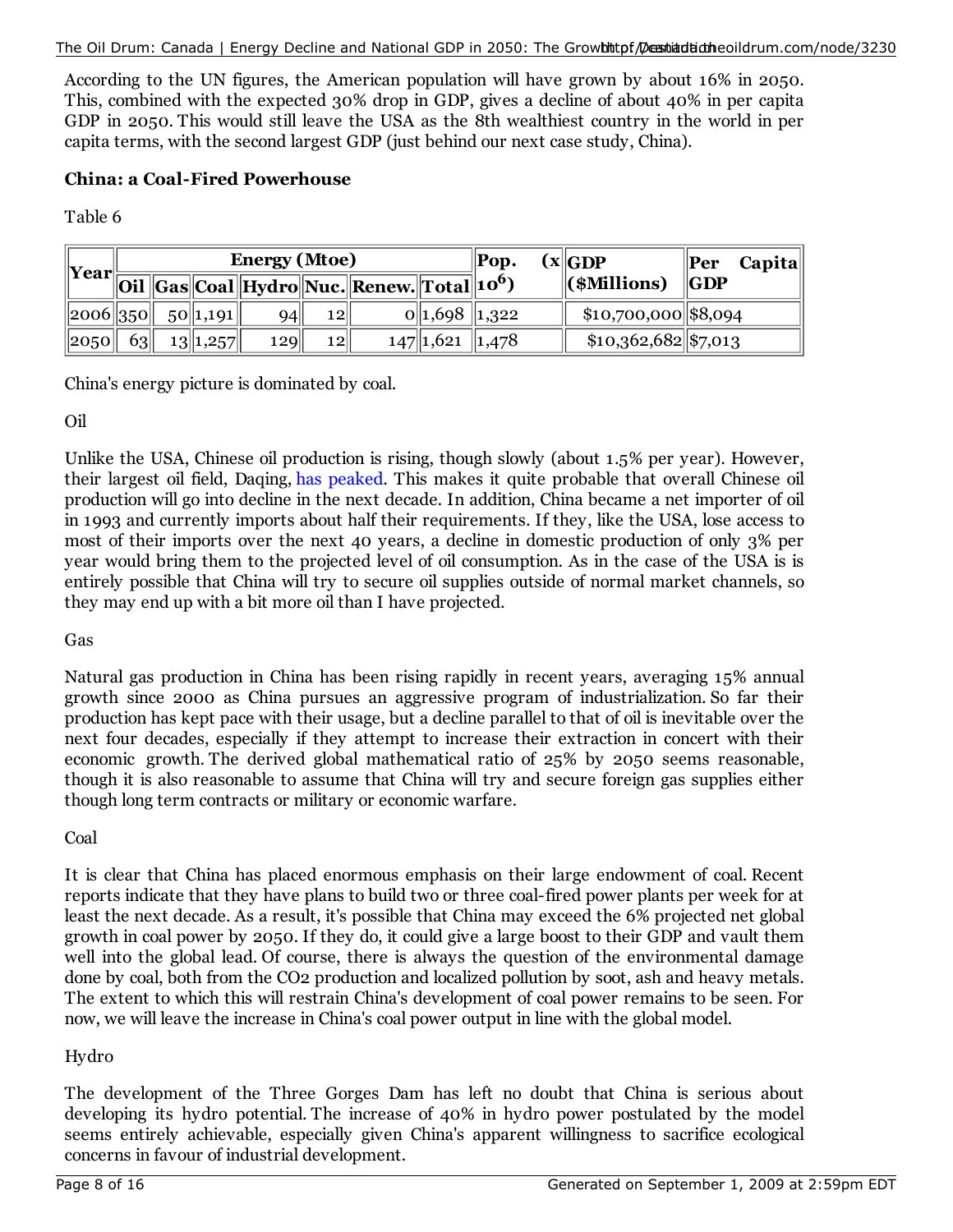#### Nuclear The Oil Drum: Canada | Energy Decline and National GDP in 2050: The Growbhtpf Dessintiatheoildrum.com/node/3230

Nuclear power may see its strongest growth in China, growth that will be driven by the need for electricity that produces less greenhouse gases and enabled by the willingness of the central government to ignore the personal wishes of its citizens. It is also likely that there will be less public opposition to nuclear power in China than in the West because of the relative weakness of their environmental movement. China currently has 30 reactors planned and 86 proposed, a full third of the world total. It is quite likely that the contribution of nuclear power proposed by the energy model will be too low in China's case. If that turns out to be the case, its contribution could push their GDP decisively past today's level.

### Renewables

One area where my model has perhaps been too generous to China is in the penetration of wind and solar. To cover their increasing role I have allotted China an additional 10% of their nonrenewable energy budget. However, while China may play a large role in manufacturing such equipment, it seems less likely that they will install it with much enthusiasm. The Chinese system is much more sympathetic to large, centralized power sources and as such more likely to favour increased nuclear power over wind and solar.

In the final analysis the model's pessimism with respect to nuclear power may be balanced by its optimism over wind and solar, with the net result being a wash. Only time will tell.

#### The Changing Energy Mix

The role of coal in China's energy picture is obvious. As I said above, much of the increase in renewable energy in 2050 could be replaced by nuclear power, with the two sources essentially trading importance. As they are both electrical sources, that realignment would make no difference to the outcome of this particular analysis. The total Chinese energy supply in 2050 is projected to drop by about 5%.

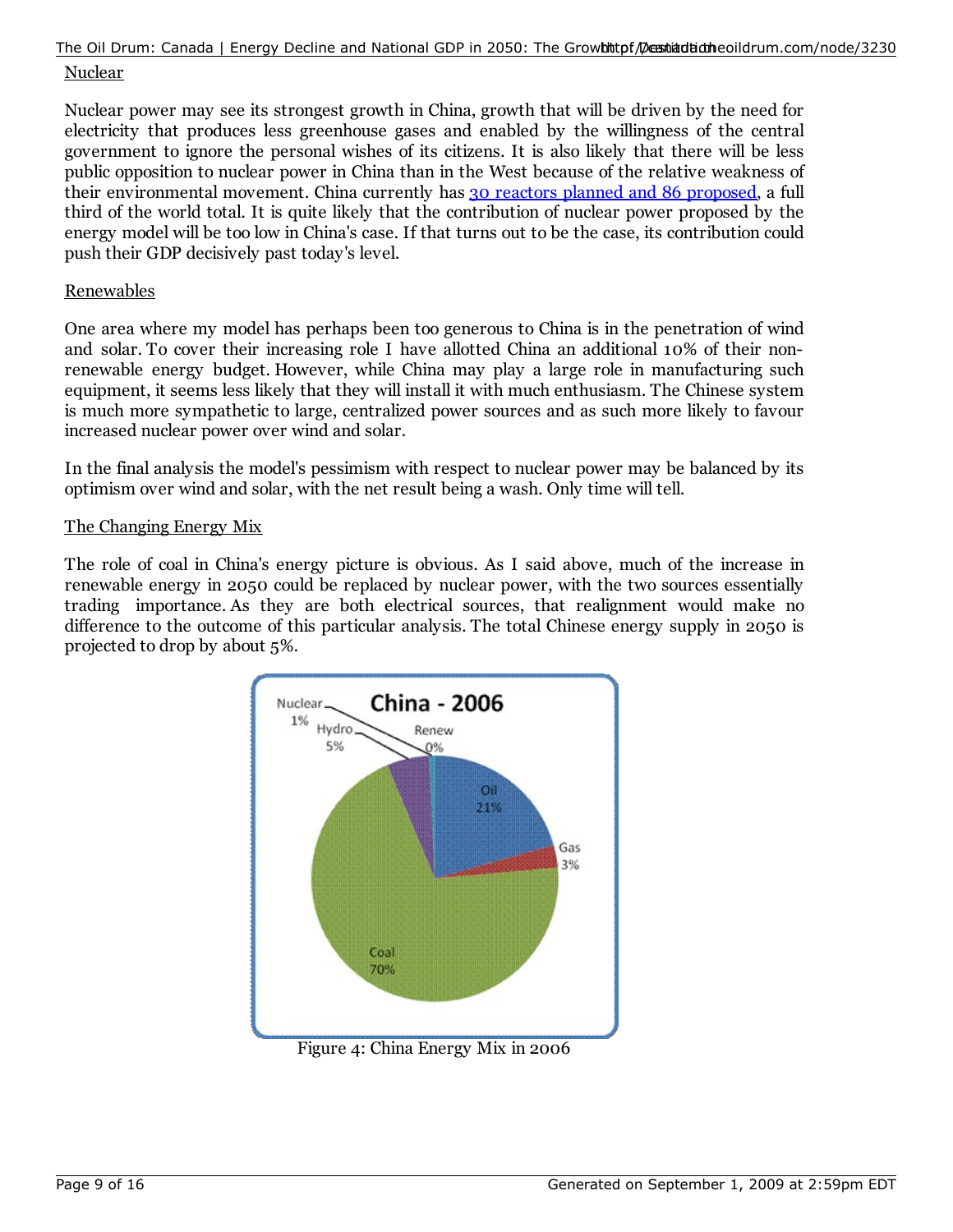

Figure 5: Projected China Energy Mix in 2050

## GDP

Due to the 5% decline in total energy, the Chinese GDP will decline by only about 3%, which will still leave them with the world's largest GDP.

Population and per capita GDP

According to the UN figures, the Chinese population will have grown by about 12% in 2050. This, combined with the expected 3% drop in GDP, gives a decline of only about 13% in per capita GDP in 2050.

## **India: a Nation in Distress**

Table 7

| $\  \text{Year}$ | <b>Energy (Mtoe)</b> |  |         |                 | Pop. |                                                                | (x  GDP) | <b>Capita</b><br>$\  \textbf{Per}$ |  |                      |                   |
|------------------|----------------------|--|---------|-----------------|------|----------------------------------------------------------------|----------|------------------------------------|--|----------------------|-------------------|
|                  |                      |  |         |                 |      | Oil   Gas  Coal  Hydro  Nuc.  Renew.  Total  10 <sup>6</sup> ) |          |                                    |  | $\ $ (\$Millions)    | $\ {\rm \bf GDP}$ |
| $\ 2006\ 120\ $  |                      |  | 36  238 | 25 <sub>1</sub> | 41   |                                                                | 0  423   | $\parallel 1, 1, 30$               |  | $$4,156,000$ \$3,678 |                   |
| $\ 2050\ $       | 22                   |  | 9 251   | $35$            | 41   |                                                                | 16 336   | 1,529                              |  | $$3,559,573$ \$2,328 |                   |

For its population, India has a much smaller energy base than the USA or even China.

Oil

India's oil production has been constant for the last decade, though its consumption and imports have been slowly rising. India currently imports about two thirds of its oil requirements. That level of imports leaves it in a very vulnerable position as the international export market dries up. Its domestic production is barely enough to cover the mathematically projected oil consumption in 2050 (20% of current consumption), so any decline in their production could drop India below even the projected 22 million tonnes per year.

## Gas

Natural gas production in India has risen by 25% since 2000 but its imports have recently shown a sharp rise - from 0 in 2003 to 20% of their consumption in 2006. As in the case of China's gas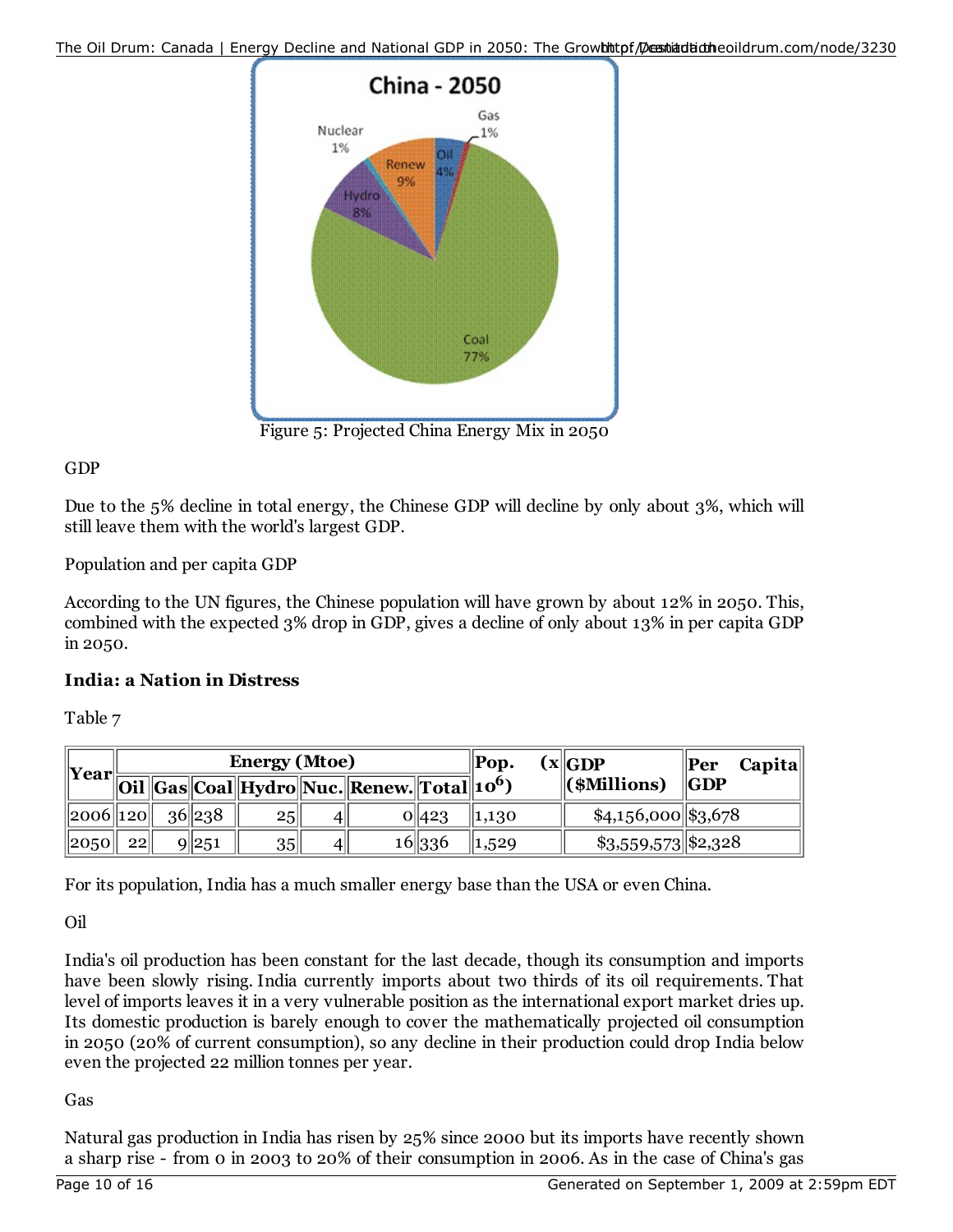consumption, this is probably due to India's ongoing industrialization. The relatively small amount of natural gas used in India and their relatively healthy level of production means that even if depletion strikes other continental gas exporters India's gas supplies may fare somewhat better than the model indicates. The Oil Drum: Canada | Energy Decline and National GDP in 2050: The Growhttpf Destiantiatheoildrum.com/node/3230

## Coal

Like China, India has placed great reliance on coal as a proportion of their energy supply. It is likely that this dependence will continue in the years and decades to come. As a result, it is possible that India may exceed the expectations of the model to some extent, especially as a growing population demands enough electricity to live a basic life. On the other hand, the resulting ecological damage expected in China would also be expected in India, and might, to some extent slow the growth of coal power. For now, the picture is unclear enough to warrant moving away from the model's projections for coal.

## Hydro

India's hydro development is expected to be on par with the global

projection. However, in this case the reduction of Himalayan glaciers due to global warming may reduce water flows faster than experienced in other parts of the world. This reduction would slow the development of more hydro power, which would act to offset any gains in the coal sector. As with coal, we will accept the projections for hydro, on the assumption that any shortfall could be broadly balanced by increased generation in other energy sectors.

## Nuclear

India is also taking the development of nuclear power seriously, with 19 reactors currently in the planning or proposal stages. There is a possibility for India to outperform the model's projections over the next couple of decades, but this performance should be taken with a grain of salt. A trend towards de-industrialization driven by declining oil and gas supplies may put the brakes on nuclear development after 2025. This trend could manifest not only as a loss of industrial capacity, but also in a loss of the capital required to support such a technologically intensive enterprise.

## Renewables

There are significant opportunities for solar power in India, both in small photovoltaic installations and in the use of thermal solar generation. At the moment there isn't much penetration of solar power in India, especially for utility-scale electricity. There has been some installation of point application solar power, for running specific services like pumps, lighting etc. where grid feeds are not available. As a result I have given India a 5% allotment for renewable energy. To put that amount in perspective, it would give renewables a greater role than natural gas by 2050.

## The Changing Energy Mix

India uses almost as high a proportion of coal as China, though their total energy supply is only a quarter the size. As time goes on, coal will take on even more of the burden - not so much by choice as by default, as imported oil falls away. It seems unlikely that renewable energy will be able to alleviate much of the 20% drop in energy supplies projected to occur by 2050.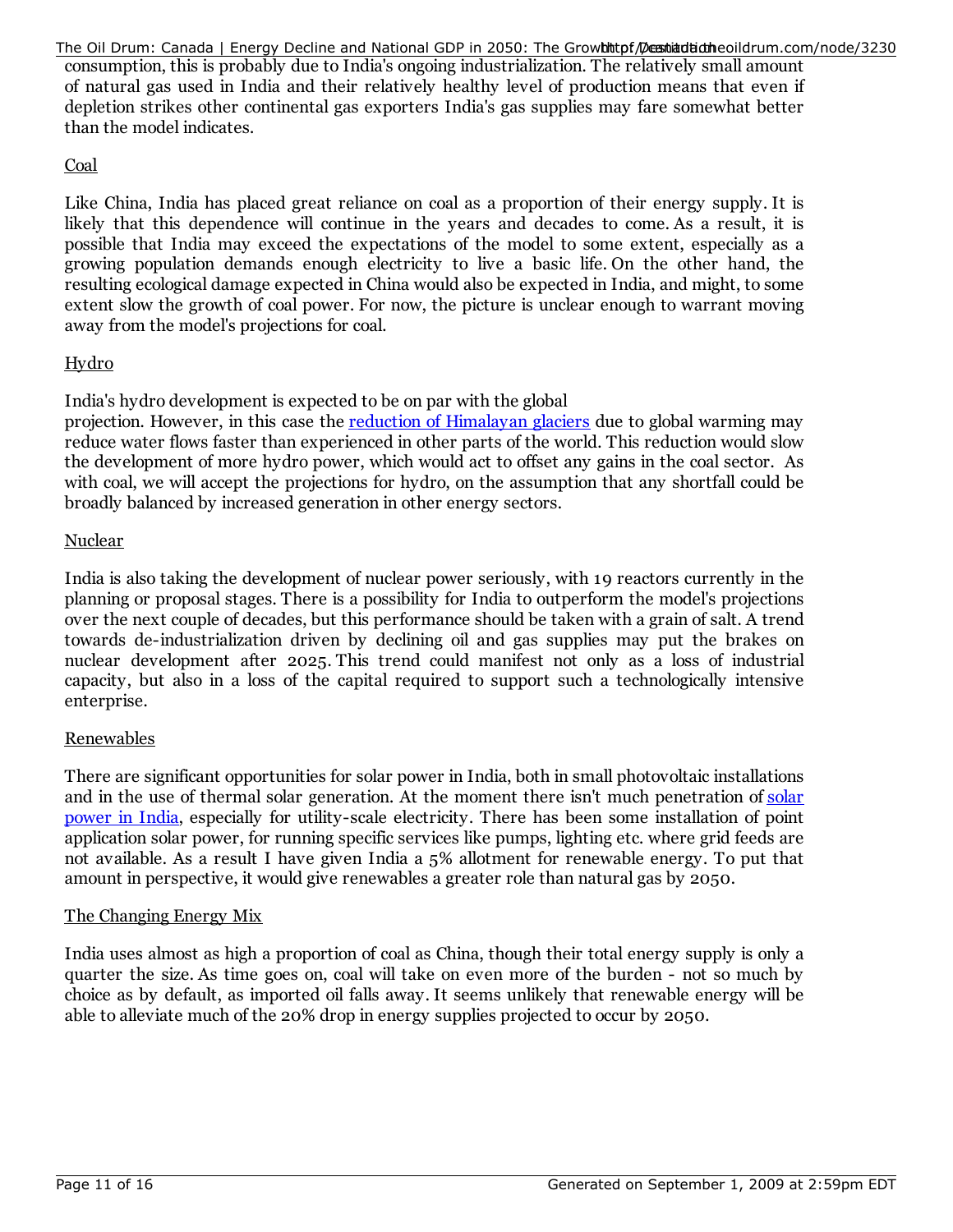



Figure 7: Projected India Energy Mix in 2050

## **GDP**

Due to the 20% decline in total energy, in 2050 the Indian GDP will decline by about 14% in today's dollars.

## Population and per capita GDP

According to the UN figures, the Indian population will have grown by about 35% in 2050. This growth combined with the expected 14% drop in GDP will give India a decline of 37% in per capita GDP in 2050. This decline from \$3,700 to \$2,300 per person will represent a catastrophic drop below the poverty line for much of the Indian population.

## **The Big Picture**

The easiest way to get a feeling for the global change this all represents is to divide the Earth's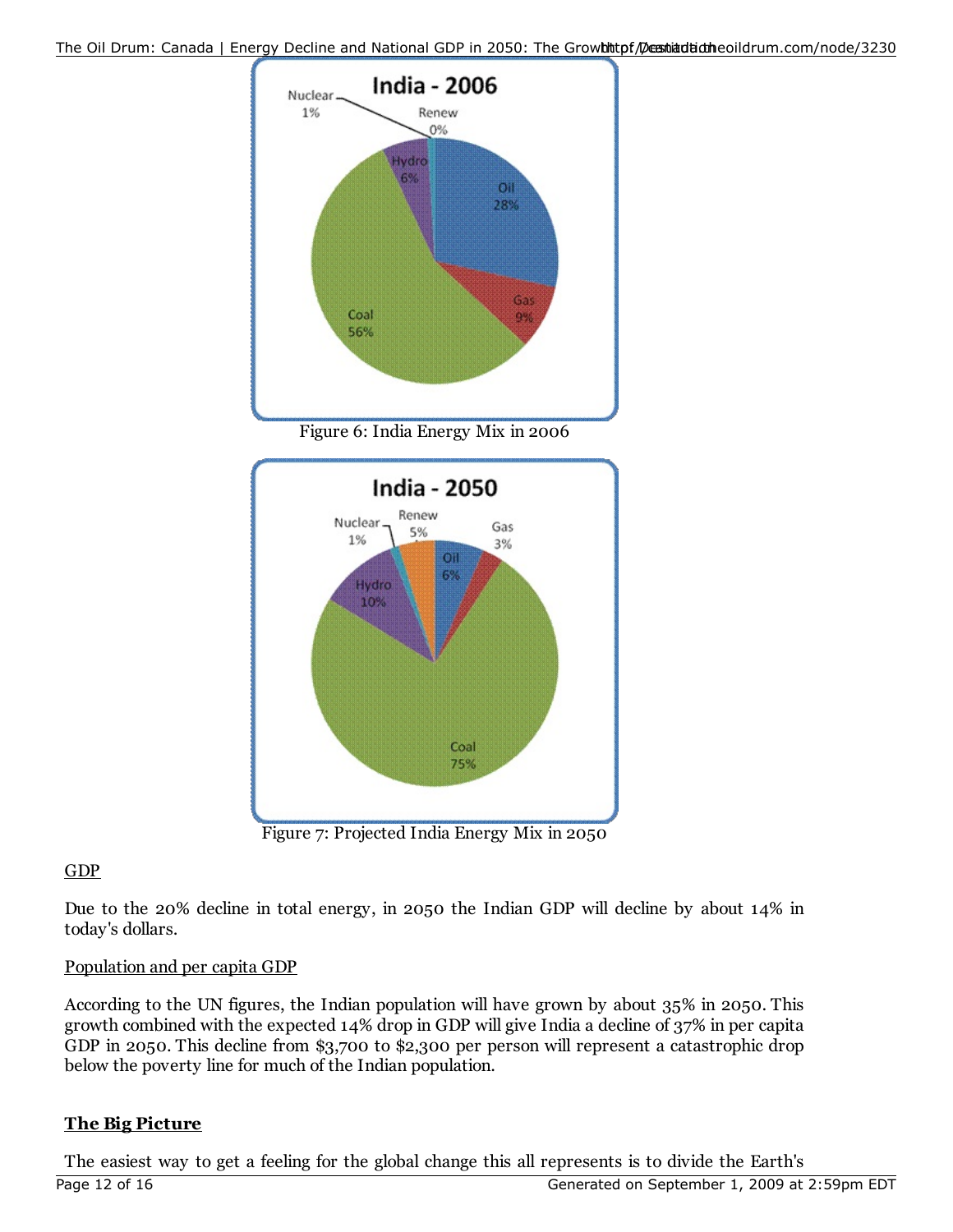population into three groups based on their national per capita GDP (loosely speaking, the poor, the middle class and the rich countries). The bottom group has an income of less than \$4,000 per year. The middle group has an income between \$4,000 and \$15,000 per year, and the top group has an income over \$15,000 per year (all numbers in 2006 dollars). Here is how the number of people in each of these groups will change between now and 2050: The Oil Drum: Canada | Energy Decline and National GDP in 2050: The Growhttpf Destiantiatheoildrum.com/node/3230



Figure 8: Per Capita GDP Distribution 2006 and 2050

The story here is the same as it was above. In 2050 the size of the upper and middle classes remains almost constant, while the number of poor balloons to two and a half times its current level.. Even worse, the average per capita GDP of the poor group drops from \$2,900 today to \$1,500 in 2050, a drop of almost 50%. This is due to the burgeoning population of this group sharing the shrinking energy pie. Another significant factor is the movement of a number of large and growing countries from the from the middle class to the poor group.

## **Who Are The Rich?**

The following tables give the countries that comprise the rich nations now and in 2050 - those with average per capita GDP over \$15,000 per year.

| <b>The Rich (2006)</b> |                                                       |              |            |  |  |  |  |
|------------------------|-------------------------------------------------------|--------------|------------|--|--|--|--|
| Country                | Population (millions)  GDP (millions)  Per Capita GDP |              |            |  |  |  |  |
| Norway                 | 5                                                     | \$213,600    | \$46,435   |  |  |  |  |
| Republic of Ireland    | 4                                                     | \$180,700    | \$44,073   |  |  |  |  |
| USA                    | 301                                                   | \$13,130,000 | \$43,607   |  |  |  |  |
| Denmark                | 6                                                     | \$201,500    | \$36,636   |  |  |  |  |
| Canada                 | $33$                                                  | \$1,178,000  | $\$35,269$ |  |  |  |  |
| Austria                | 8                                                     | \$283,800    | $\$34,610$ |  |  |  |  |
| Finland                | 5                                                     | \$176,400    | \$33,923   |  |  |  |  |
| Switzerland            | 8                                                     | \$255,500    | $\$33,618$ |  |  |  |  |
| Japan                  | 127                                                   | \$4,213,000  | \$33,069   |  |  |  |  |
| Australia              | 20                                                    | \$674,600    | \$33,069   |  |  |  |  |

Table 8: The Rich in 2006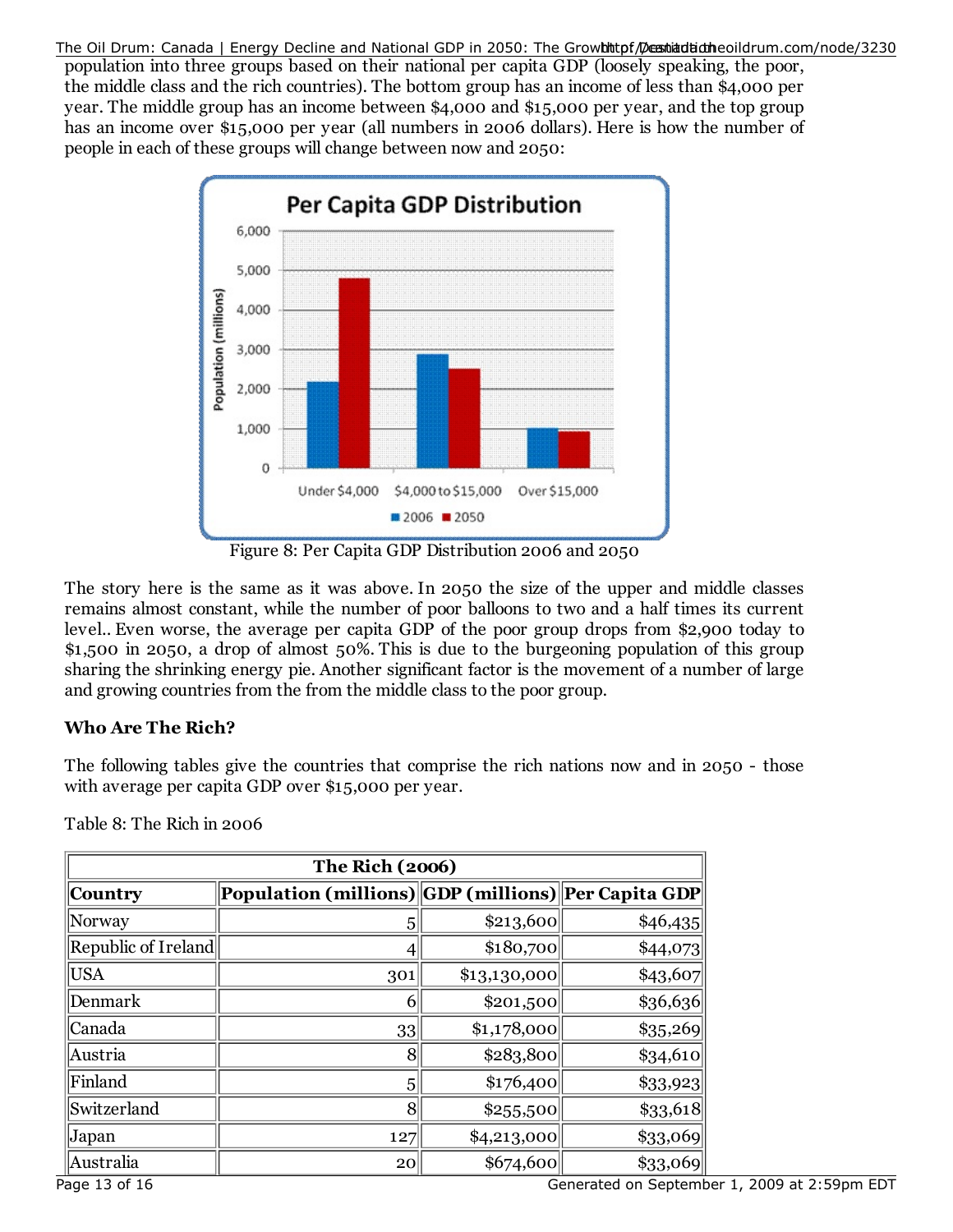The Oil Drum: Canada | Energy Decline and National GDP in 2050: The Growhttpf/Destiantiatheoildrum.com/node/3230

| Germany               | 82             | \$2,630,000  | $\$31,917$ |
|-----------------------|----------------|--------------|------------|
| Netherlands           | 17             | \$529,100    | $\$31,873$ |
| <b>United Kingdom</b> | 61             | \$1,930,000  | \$31,743   |
| Belgium & L'bourg     | 11             | \$342,800    | \$31,741   |
| Singapore             | 5              | \$141,200    | \$30,696   |
| France                | 62             | 1,891,000    | $\$30,353$ |
| Italy                 | 58             | \$1,756,000  | \$30,224   |
| Taiwan                | 23             | \$680,500    | \$29,716   |
| Kuwait                | $\overline{2}$ | \$55,910     | \$27,955   |
| Spain                 | 41             | \$1,109,000  | \$27,383   |
| New Zealand           | $\overline{4}$ | \$106,900    | \$26,073   |
| South Korea           | 49             | \$1,196,000  | \$24,408   |
| Greece                | 11             | \$256,300    | \$23,953   |
| <b>Czech Republic</b> | 10             | \$224,000    | \$21,961   |
| Portugal              | 11             | \$210,100    | \$19,821   |
| Slovakia              | 6              | \$99,190     | \$18,035   |
| Hungary               | 10             | \$175,200    | \$17,520   |
| Lithuania             | $\overline{4}$ | \$54,900     | \$15,250   |
| Argentina             | 40             | \$608,800    | \$15,107   |
| Total                 | 1,023          | \$34,504,000 | $\$33,745$ |

## Table 9: The Rich in 2050

| The Rich (2050)       |                                                       |               |          |  |  |  |  |
|-----------------------|-------------------------------------------------------|---------------|----------|--|--|--|--|
| Country               | Population (millions)  GDP (millions)  Per Capita GDP |               |          |  |  |  |  |
| Norway                | 5                                                     | \$231,143     | \$48,580 |  |  |  |  |
| Switzerland           | 7                                                     | \$213,373     | \$31,634 |  |  |  |  |
| Japan                 | 105                                                   | $\$3,115,347$ | \$29,692 |  |  |  |  |
| Austria               | 7                                                     | \$207,734     | \$29,283 |  |  |  |  |
| Finland               | 5                                                     | \$141,486     | \$28,886 |  |  |  |  |
| Denmark               | 5                                                     | \$135,740     | \$28,320 |  |  |  |  |
| Germany               | 73                                                    | \$1,966,411   | \$26,826 |  |  |  |  |
| <b>USA</b>            | 349                                                   | \$9,333,733   | \$26,720 |  |  |  |  |
| Taiwan                | 19                                                    | \$491,347     | \$25,997 |  |  |  |  |
| France                | 60                                                    | \$1,534,492   | \$25,625 |  |  |  |  |
| Italy                 | 41                                                    | \$1,009,096   | \$24,494 |  |  |  |  |
| Spain                 | 30 <sup>°</sup>                                       | \$714,144     | \$23,627 |  |  |  |  |
| Czech Republic        | 8                                                     | \$184,491     | \$23,565 |  |  |  |  |
| Canada                | 42                                                    | \$963,140     | \$22,763 |  |  |  |  |
| <b>United Kingdom</b> | 57                                                    | \$1,273,956   | \$22,481 |  |  |  |  |
| Belgium & L'bourg     | 9                                                     | \$207,336     | \$22,057 |  |  |  |  |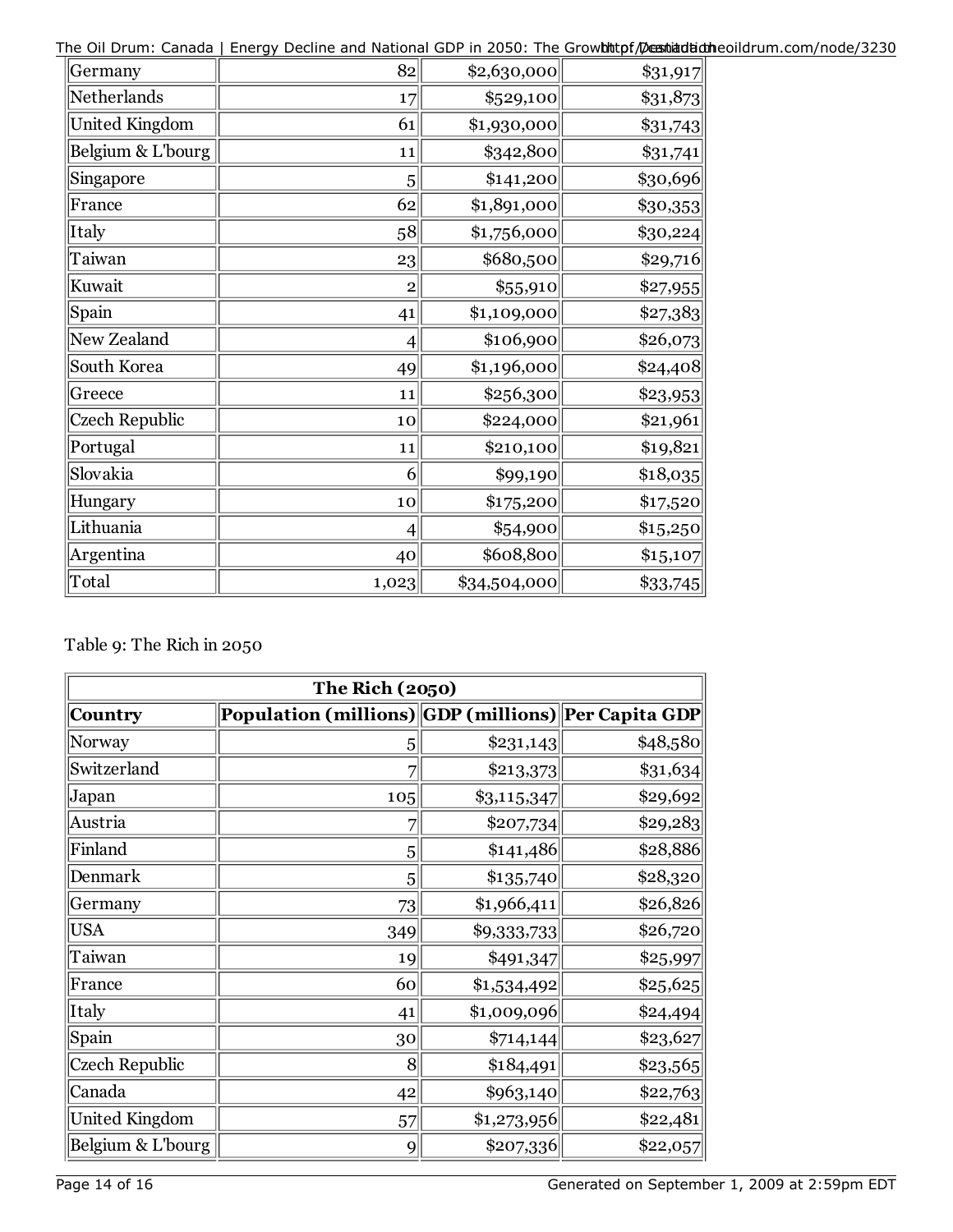The Oil Drum: Canada | Energy Decline and National GDP in 2050: The Growhttpf/Dessitaditidineoildrum.com/node/3230

| Republic of Ireland | 5 <sup>1</sup> | \$99,343     | \$21,092 |
|---------------------|----------------|--------------|----------|
| Australia           | 26             | \$529,660    | \$20,561 |
| Greece              | 8              | \$166,303    | \$20,200 |
| Netherlands         | 14             | \$280,913    | \$19,844 |
| New Zealand         | 5 <sup>1</sup> | \$87,506     | \$16,674 |
| Portugal            | 8              | \$132,346    | \$16,265 |
| South Korea         | 51             | \$823,141    | \$16,053 |
| Slovakia            | 5 <sup>2</sup> | \$76,489     | 15,817   |
| Singapore           | 41             | \$62,020     | \$15,447 |
| Total               | 949            | \$23,980,687 | \$25,280 |

As you can see, the world's rich nations fare quite well in 2050 under this scenario. The number of countries in "the club" drops by four, their population numbers shrink a little, and the per capita GDP of the group declines by 25%. Despite this, the rich nations are not going to escape the coming energy realignment unscathed. The impacts they feel will be due to their heavy reliance on oil as a transportation fuel, and on the central importance of transportation to the modern industrial enterprise. These effects will be addressed in a later article. For now, the messages are that energy decline per se is not a lethal threat to the economies of the world's wealthy countries, and that they will have far more options for dealing with energy changes than do the poor countries.

## **Who Are The Poor?**

The following tables give the countries that comprise the world's poor nations now and in 2050 those with average per capita GDP under \$4,000 per year.

| <b>The Poor (2006)</b> |                                                     |             |         |  |  |  |
|------------------------|-----------------------------------------------------|-------------|---------|--|--|--|
| Country                | Population (millions) GDP (millions) Per Capita GDP |             |         |  |  |  |
| Other Africa           | 720                                                 | \$1,360,000 | \$1,889 |  |  |  |
| Uzbekistan             | 28                                                  | \$55,750    | \$2,005 |  |  |  |
| Bangladesh             | 150                                                 | $\$336,700$ | \$2,239 |  |  |  |
| Pakistan               | 165                                                 | \$437,500   | \$2,656 |  |  |  |
| India                  | 1,130                                               | \$4,156,000 | \$3,678 |  |  |  |
| Total                  | 2,193                                               | \$6,345,950 | \$2,894 |  |  |  |

Table 7: The Poor in 2006

Table 10: The Poor in 2050

| <b>The Poor (2050)</b> |                                                     |           |         |  |  |
|------------------------|-----------------------------------------------------|-----------|---------|--|--|
| Country                | Population (millions) GDP (millions) Per Capita GDP |           |         |  |  |
| Other Africa           | 1,436                                               | \$835,649 | \$582   |  |  |
| Uzbekistan             | 41                                                  | \$29,129  | \$718   |  |  |
| Pakistan               | 345                                                 | \$271,788 | \$787   |  |  |
| Bangladesh             | 212                                                 | \$168,749 | \$794   |  |  |
| Other Middle East      | 229                                                 | \$285,425 | \$1,247 |  |  |